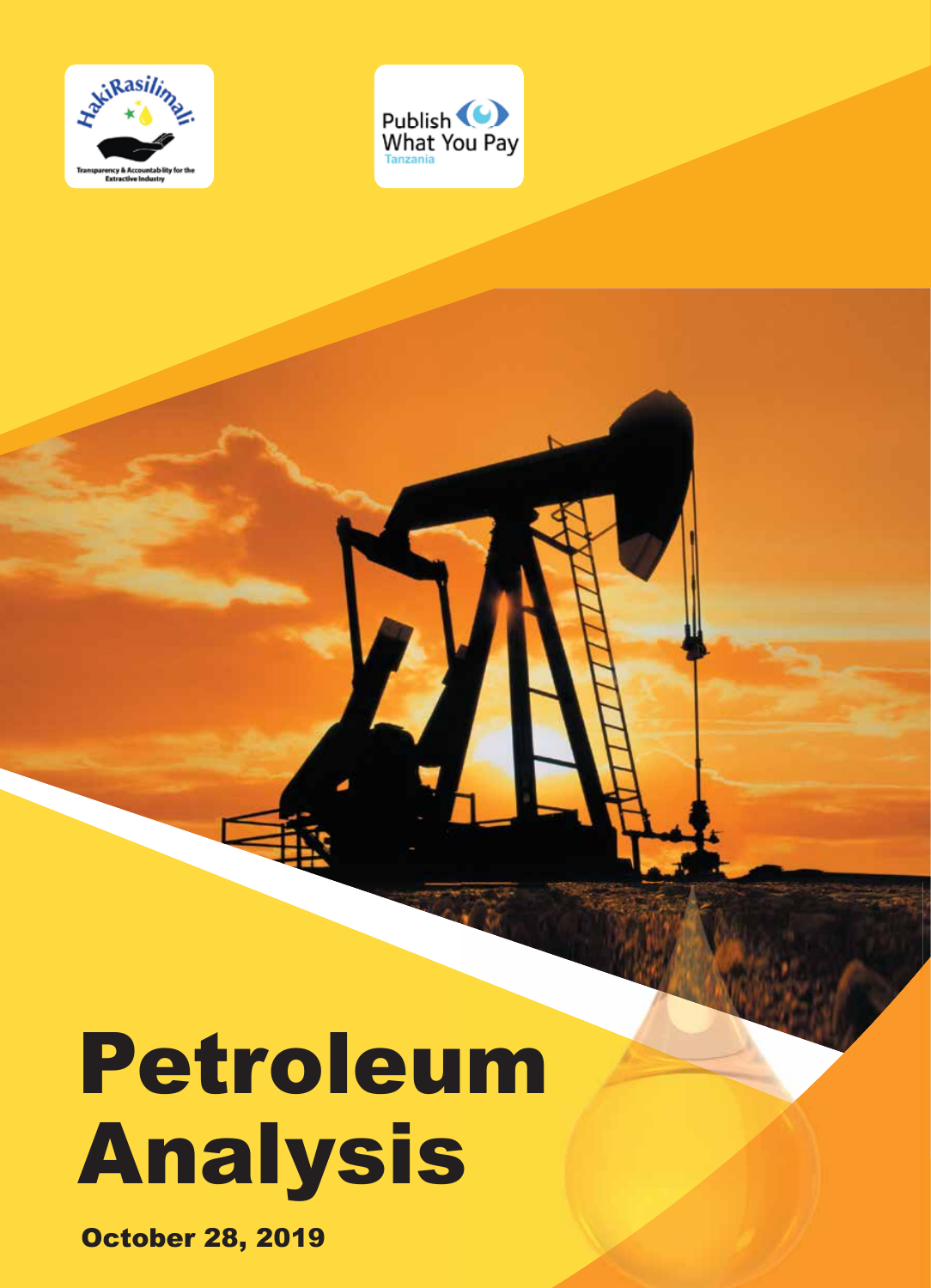# **CONTENTS**



| 4.2.3. ENERGY SECURITY AND PROMOTION OF ECONOMIC GROWTH  8                |  |
|---------------------------------------------------------------------------|--|
|                                                                           |  |
|                                                                           |  |
|                                                                           |  |
|                                                                           |  |
|                                                                           |  |
| 4.3.3. INADEQUATE ENVIRONMENTAL PROTECTION MECHANISM10                    |  |
| 4.3.4 LIKELIHOOD OF LOSS OF REVENUE DUE TO ABSENCE OF A NATURAL GAS FEE10 |  |
|                                                                           |  |
|                                                                           |  |
|                                                                           |  |
|                                                                           |  |
| 4.5.4. CHALLENGE ON ENFORCING TRANSPARENCY AND ACCOUNTABILITY12           |  |
|                                                                           |  |
|                                                                           |  |

| 6.2. RECOMMENDATIONS WITH RESPECT TO THE PETROLEUM ACT 14    |  |
|--------------------------------------------------------------|--|
| 6.3. RECOMMENDATIONS WITH RESPECT TO THE OIL AND GAS REVENUE |  |
|                                                              |  |
|                                                              |  |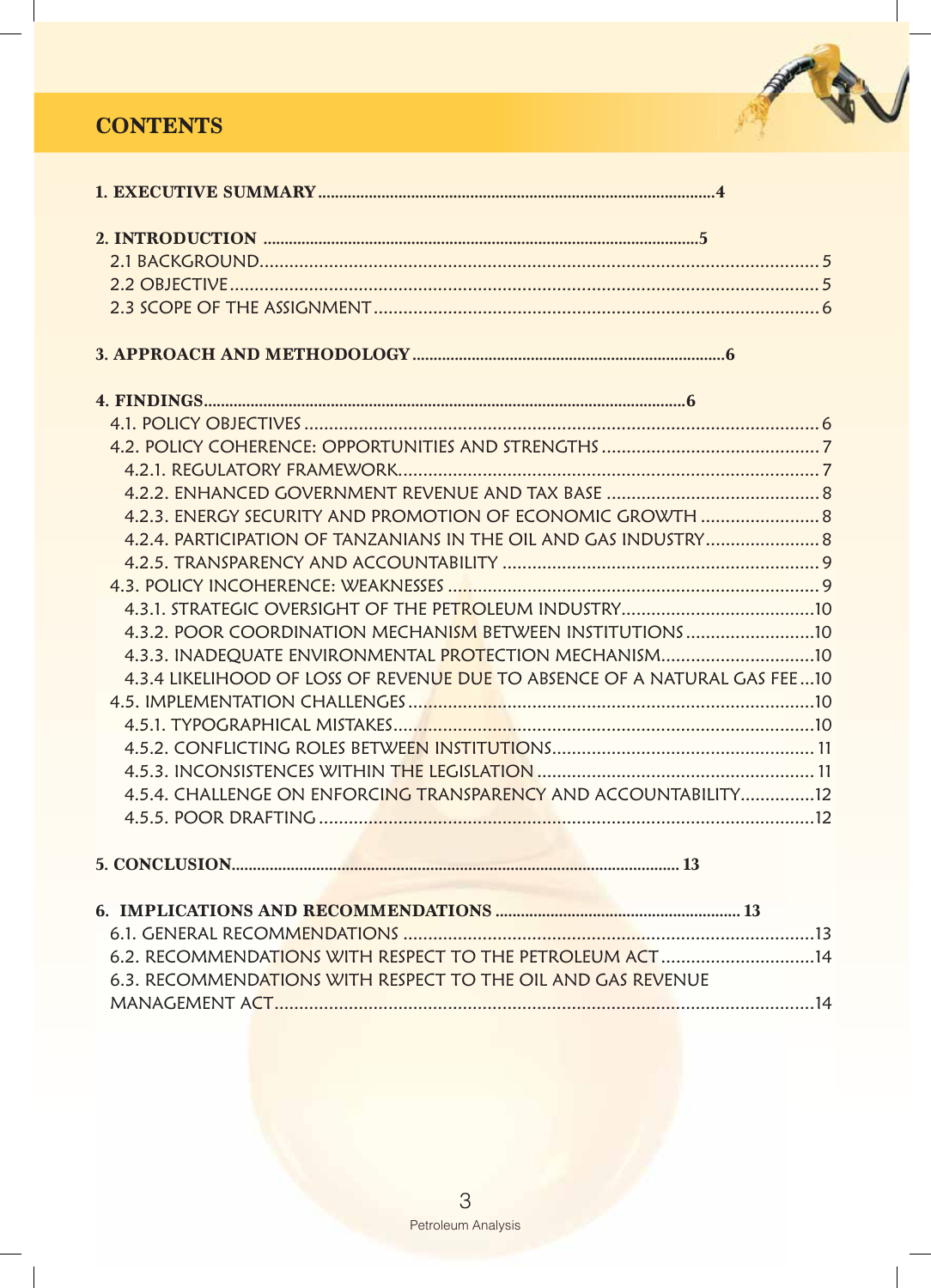

## **1. EXECUTIVE SUMMARY**

Since 2010, Tanzania has made significant natural gas discoveries, especially offshore the Mafia Basin. These discoveries prompted a need for policy, legal and regulatory reforms in the country with the main objective of improving the governance and regulation of the petroleum industry and ensuring the nation as whole benefits from the petroleum wealth. The reforms began with the Model Production Sharing Agreement (MPSA) 2013 and the Natural Gas Policy 2013. Subsequently, the Upstream Petroleum Policy 2014 and the Oil and Gas Industry Local Content Policy 2014 were promulgated. The Energy Policy was promulgated in 2015, replacing the previous policies in the energy sector including the Energy Policy 2003. The Energy Policy laid the legal foundation for the Petroleum Act, 2015 and the Oil and Gas Revenue Management Act, 2015 which were passed and signed into law in August 2015.

The objective of the assignment was to undertake analysis of the Petroleum Act 2015 and the Oil and Gas Revenue Management Act, 2015 with the aim of identifying the possible legal challenges that might hinder the implementation of the legislation and provide policy options for recommendation. On one hand, the outcomes of the analysis comprise of the strengths in the legislation which presents opportunities on which the Government may capitalize on to realize its objectives in the petroleum industry. These strengths include the establishment of a regulatory framework, which engenders a competitive environment that can potentially attract more investments in the petroleum industry. The legislation also widens the government revenue base by increasing royalty rates, TPDC participation, and introducing new taxes and bonuses. The Petroleum Act also comprises of provisions that ensures adequate natural gas supply to the domestic market and affordable natural gas prices to strategic industries. Besides, participation of Tanzanians and Tanzanian companies is facilitated by the presence of comprehensive local content regime.

On the other hand, the findings show some weaknesses in the legislation which are likely to impede the effective implementation of the legislation. These weaknesses manifest in the inconsistencies existing between the legislation and between the legislation and other legal instruments including the existing production sharing agreements. Other weaknesses that have been observed include but not limited to the following: strategic oversight over the oil and gas economy wrongly vested in the cabinet instead of the parliament, poor coordination and conflicting roles between institutions especially with respect to the Petroleum Act so far as health, safety and environmental management is concerned; absence of natural gas fee; and the poor drafting and the ubiquitous typographical mistakes under the Petroleum Act.

In order to address some of the observed weaknesses in the Petroleum Act, the following actions have been recommended to be taken: enactment of environmental legislation for petroleum industry; Streamlining the roles and responsibilities of various institutions in the petroleum industry; Widening the scope of consultations with relevant authorities especially when prescribing standards, guideline, rules and regulations; introducing the natural gas fee; amending the Petroleum Act under Sections 219-221 to include EWURA in addition to PURA as a regulator to oversee local content in the midstream and downstream; amending the Petroleum Act as appropriate to correct the typographical mistakes as identified; amending Section 240 and Section 241 to include PURA which has been erroneously left out; amending Section 208(5) of the Petroleum Act to include PURA and remove EWURA because the referred operation is an upstream operation and EWURA is not an upstream regulator. It is further recommended that Section 260 (on Repeal and Savings)be amended to clarify the legality of the existing PSAs which were entered under the repealed Petroleum (Exploration and Production) Act 1980, especially on contractual rights and obligations of parties; amending Section 84 to require information on the Petroleum Registry to be available on the website; amend Section 93(2) which prohibits the disclosure of information and align it with the Access to Information Act 2016; It is also recommended to amend Section 93(3) and Section 84(6) to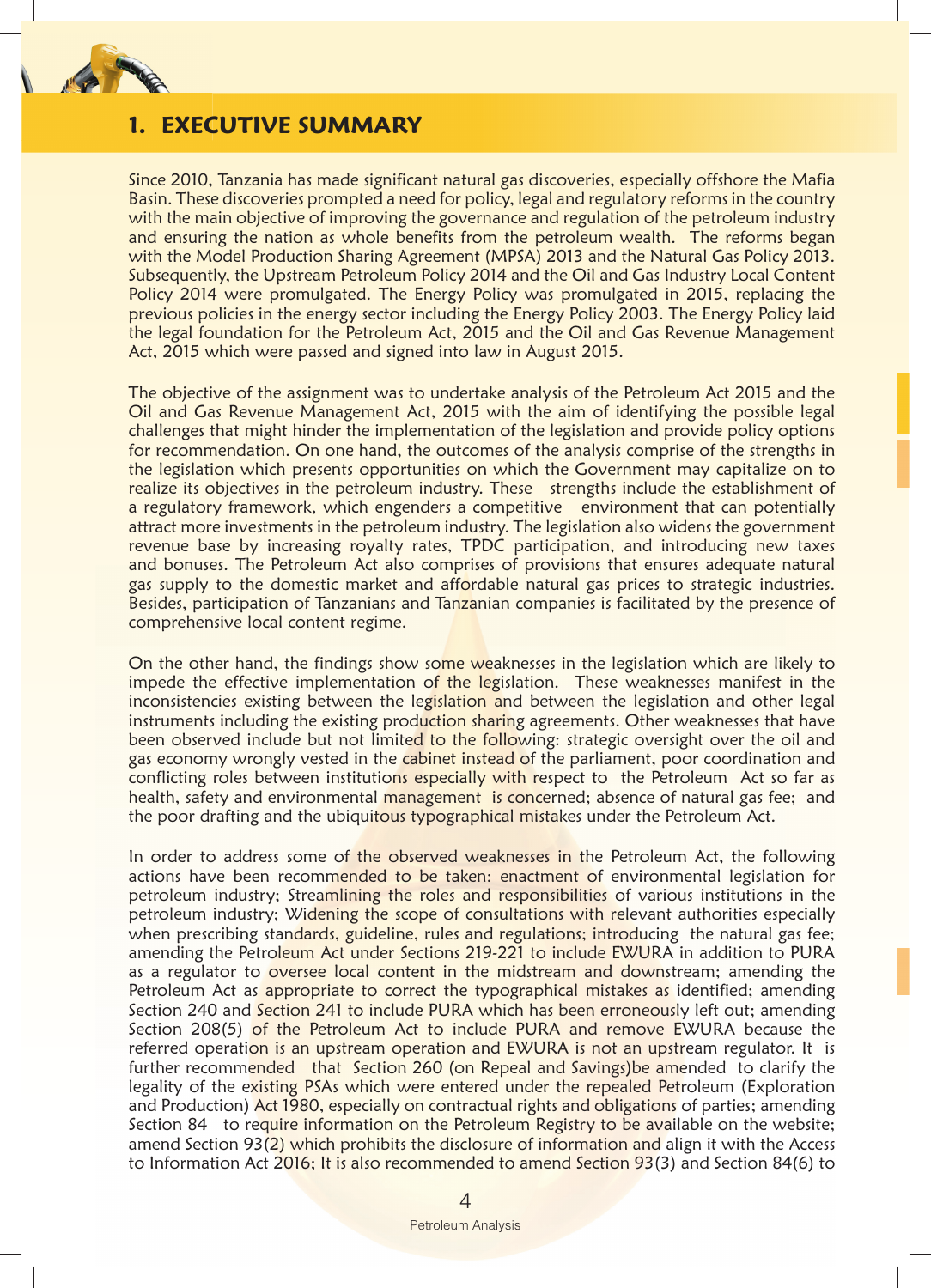

remove the "claw back clauses" which have been identified above; and redraft the Act in entirety, and specifically to correct the mistakes that have been highlighted.

With respect to the Oil and Gas Revenue Management Act, the following recommendations are made: amending Section 4 to widen the power of the Minister to include the power to enter into performance management agreement with the Bank of Tanzania, the Oil and Gas Fund manager; amending Section 12 on the appointment of Portfolio Advisory Board to include requirements on consideration of gender equity on the appointment of the members of the Portfolio Advisory Board; amending Section 13 to widen the functions of Portfolio Advisory Board to include formulation and proposing to the Minister the investment policy and management and the requirement that the Minister should submit the same to the Parliament; and amending Section 18 to introduce the right for any person to be given records on petroleum revenue upon request.

## **2. INTRODUCTION**

## **2.1 BACKGROUND**

Tanzania has emerged among hydrocarbon frontiers following significant natural gas discoveries in the countries, especially since 2010. At the time of writing this report, the total gas discoveries in Tanzania according to the statistics by the national oil company, the Tanzania Petroleum Development Corporation (TPDC) amounts to 57.54tcf, most of which lie in the Mafia Basin offshore Tanzania. This amount of gas is equivalent to almost 10 billion barrels of oil. This amount is not only adequate to meet the domestic natural gas demand but also can be exported in the form of liquefied natural gas (LNG), thus potentially transforming the economy of the country.

Following the significant discoveries of natural gas, the Government of Tanzania embarked into policy, legal and regulatory reforms with the main objective improving the governance and regulation of the petroleum industry and ensuring the nation as whole benefits from the petroleum wealth. To this end, the Model Production Sharing Agreement (MPSA) 2013 and the Natural Gas Policy 2013 were promulgated in 2013. In the following year, the Upstream Petroleum Policy 2014 and the Oil and Gas Industry Local Content Policy 2014 were promulgated. The Energy Policy was promulgated by the Government in 2015, replacing the previous policies in the energy sector including the Energy Policy 2003. On the basis of the Energy Policy 2015, the Government tabled under certificate of urgency three bills of petroleum laws before the Parliament namely, the Petroleum Act, 2015, the Oil and Gas Revenue Management Act, 2015 and the Extractive Industry (Transparency and Accountability) Act 2015. The Acts were signed by the President Kikwete into law on 4<sup>th</sup> August 2015. This analysis focuses on the Petroleum Act, 2015 and the Oil and Gas Revenue Management Act, 2015.

## **2.2 OBJECTIVE**

As set out in the Terms of Reference, the main objective of the assignment was to undertake an analysis of the Petroleum Act, 2015 and the Oil and Gas Revenue Management Act, 2015. The focus was to identify the possible legal challenges that serves as hindrance factors for legal execution, policy coherence and to provide policy options for recommendations.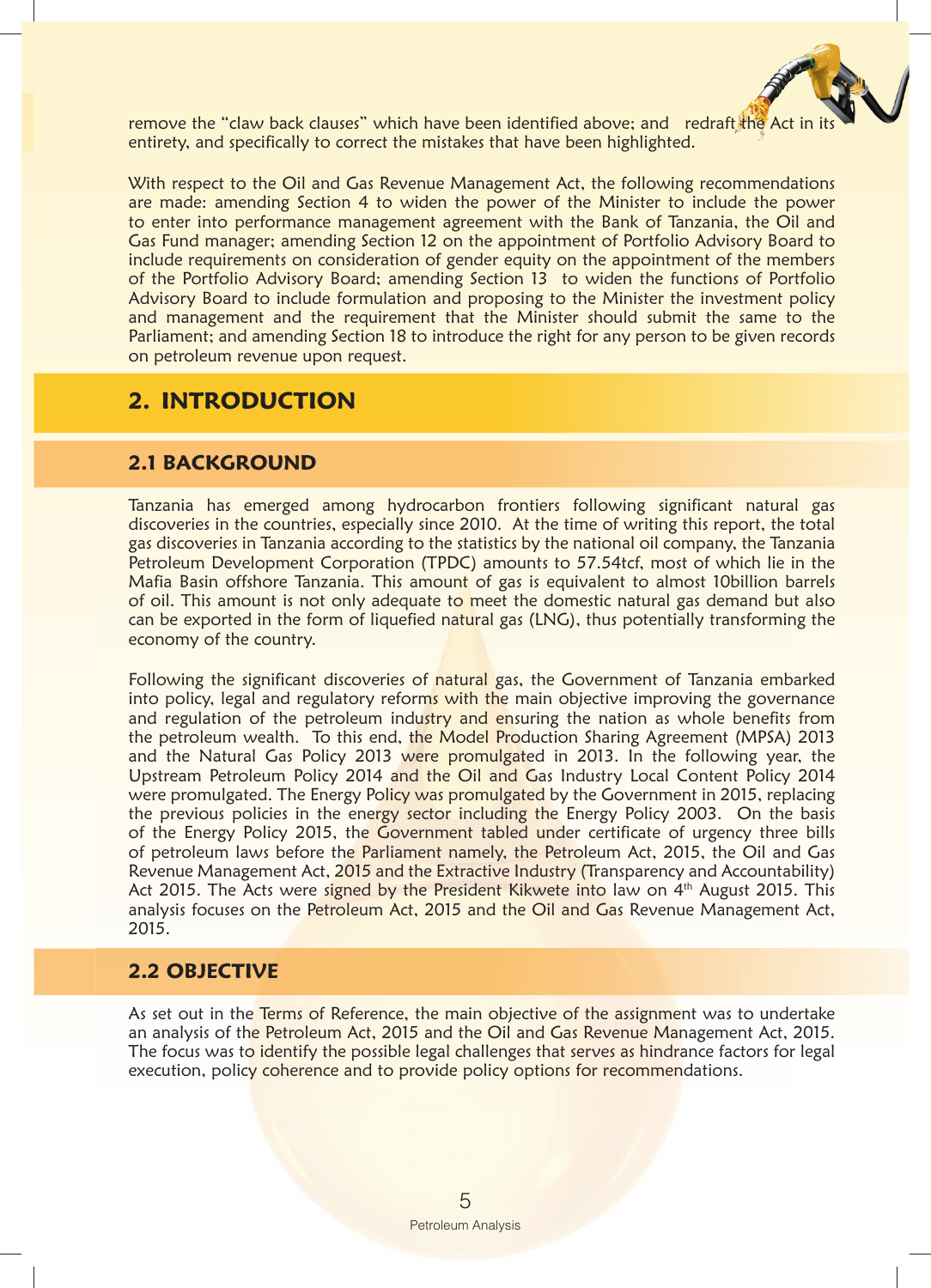

## **200PE OF THE ASSIGNMENT**

The Assignment required the Consultant to undertake a comprehensive review of the Petroleum Act, 2015 and the Oil and Gas Revenue Management Act, 2015 and prepare a draft report and policy brief on the analysis to the Client, HakiRasilimali within fourteen (14) days from the date of entering into a Consultancy Agreement. The Consultant was expected to clearly identify policy related issues. Besides, the Consultant was expected to submit a draft schedule of amendments for the two legislation to HakiRasilimali upon submission of the final report.

## **3. APPROACH AND METHODOLOGY**

The Consultant undertook the Assignment through a desktop review and study of various documents, in particular, the *Petroleum Act 2015* and the *Oil and Gas Revenue Management Act 2015*. In order to draw lessons and insights from similar hydrocarbon provinces and jurisdictions, the Consultant made a comparative analysis of legislation from other jurisdictions. This included *the Petroleum (Exploration, Development and Production) Act, 2013* of Uganda*.* The Consultant also reviewed the *Petroleum Act 2019* of Kenya and the *Petroleum Revenue Management Act, 2013* of Ghana, among other documents and legislation. The Consultant also reviewed other relevant documents and literature in the petroleum industry in Tanzania, including the Energy Policy 2015 and Petroleum (Local Content) Regulations, 2017.

## **4. FINDINGS**

In accordance with the requirements of the Terms of References for the Assignment, the findings have been divided into three main groups. The first group of findings comprise of those strengths and opportunities in the two legislation that can be leveraged to ensure the achievement of the Government objectives. The second group of findings comprises of those findings that show the inconsistencies between the legislation and between the legislation and other instruments in the industry such as the Energy Policy, 2015, and the existing Petroleum Production Agreements and the Model Production Sharing Agreement (MPSA), 2013. The third and last group of findings comprises of the challenges that are likely to be in implementing both the Petroleum Act and the Oil and Gas Revenue Management. The findings are discussed in detail in the following sections:

## **4.1. POLICY OBJECTIVES**

The Energy Policy 2015 laid the legislative framework for both the Petroleum Act and the Oil and Gas Revenue Management Act. The main objective of the Energy Policy provides guidance for sustainable development and utilization of energy resources to ensure optimal benefits to Tanzanians. The Policy states that the petroleum found is Tanzania belongs to the people of Tanzania and must be utilized for the benefits of the entire society of the Tanzanian people. This policy statement is reflected under Section 4(1) of the Petroleum Act which states that:

*"The entire property in and control over petroleum in any land to which this act apply are vested in the United Republic and shall be exclusively managed by the Government on behalf of and in trust for the people of Tanzania, but without prejudice to any right to explore, develop or produce petroleum granted, conferred, acquired or served under this act or the relevant law Tanzania Zanzibar".*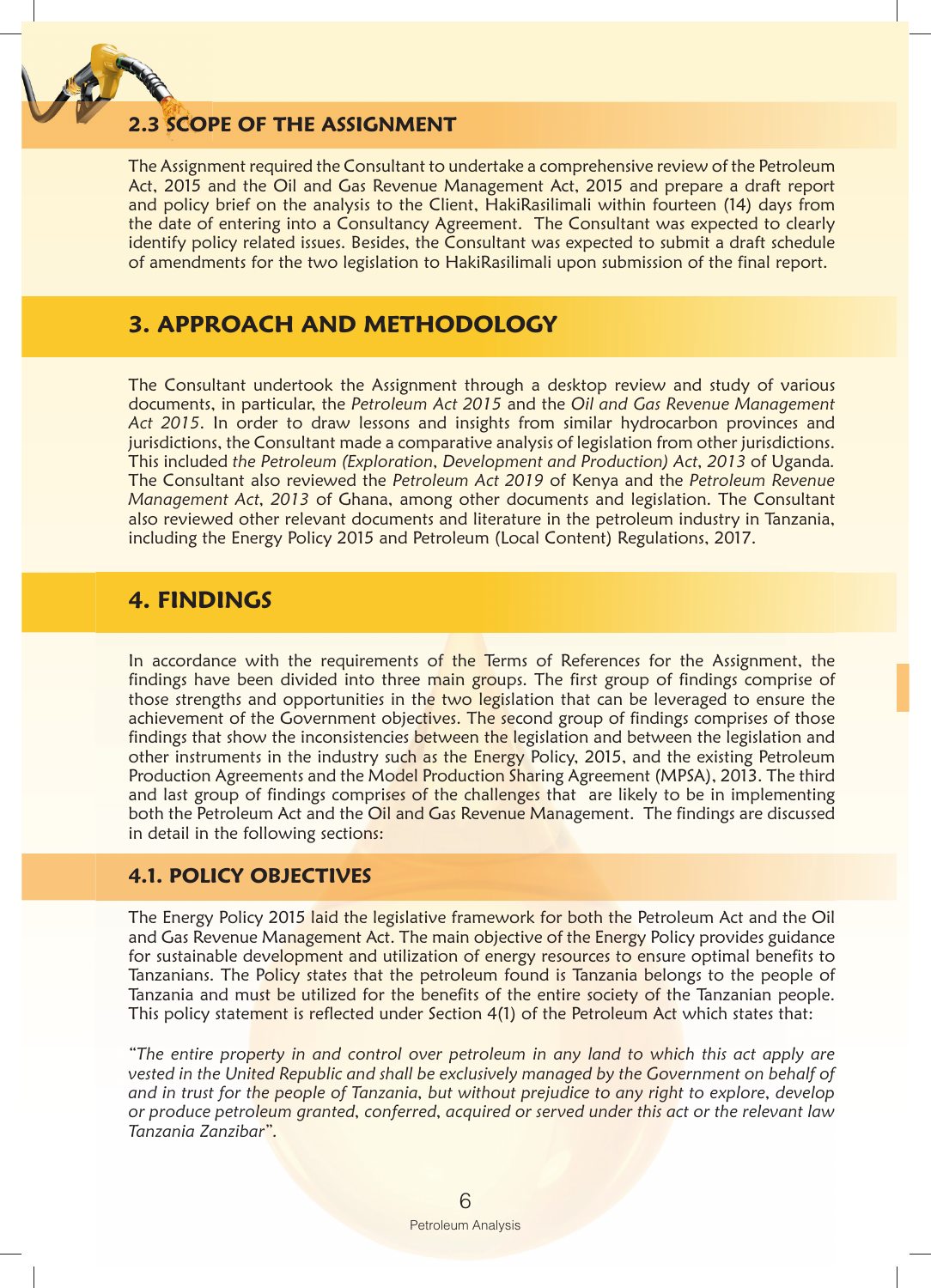

The Energy Policy has the following specific objectives, which are more less reflected under Petroleum Act and the Oil and Gas Revenue Management Act, albeit with some shortcomings:

- i) Optimizing and effectively managing petroleum resource base;
- ii) Developing and maintaining an efficient petroleum data and information system;
- iii) Ensuring timely announcement and optimal development of petroleum commercial discoveries;
- iv) Maximizing revenue to the Government while ensuring investors recover prudently incurred costs and appropriate share of profit;
- v) Enhancing availability of reliable and affordable supply of petroleum to the domestic market and its use in a sustainable manner;
- vi) Developing petroleum infrastructure for refining, processing, liquefaction, transportation, storage and distribution;
- vii) Developing a competitive and efficient domestic and export market for oil and natural gas;
- viii) Promoting linkages with other sectors of the economy and rational use of the petroleum resource; and
- ix) Optimizing benefits accrued from Tanzania's participation in regional and international energy projects.

The analysis of the provisions of the legislation is made against these specific policy objectives to assess their coherence and incoherence.

## **4.2 POLICY COHERENCE: OPPORTUNITIES AND STRENGTHS**

#### **4.2.1. Regulatory framework**

The analysis of the Petroleum Act has showed that various provisions have been provided to address the above policy objectives. To ensure optimal and effective management of the petroleum industry, the Petroleum Act established the Upstream Petroleum Authority (PURA), recognized the Tanzania Petroleum Development Corporation (TPDC) as a national oil company (NOC)<sup>1</sup> whose function include the management of the Government's commercial interests and it also mandates the Energy and Water Utilities Regulatory Authority (EWURA) under Section 29(1) to be the midstream and downstream petroleum regulator. The Minister has powers under Section 258 to make various regulations under the petroleum industry. The unbundling of the petroleum industry and the allocation of different roles among the Government entities namely PURA, TPDC, EWURA and the Minister, helps to ensure better regulation and hence promote the competition in the petroleum industry which will potentially attract private investment in the sector for developing gas infrastructure and other projects. Unlike in the past, when there was no dedicated upstream regulatory body and TPDC undertook some regulatory roles, by introducing PURA and recognizing TPDC as a NOC and EWURA as a midstream and downstream regulator, the Petroleum Act has boosted confidence of investor in the petroleum industry.

Under Section 11 of the Petroleum Act, PURA has the responsibility of monitoring, regulation and supervision of the upstream petroleum sector including reserve estimation and measurement

<sup>&</sup>lt;sup>1</sup> Petroleum Act 2015, Section 8(1).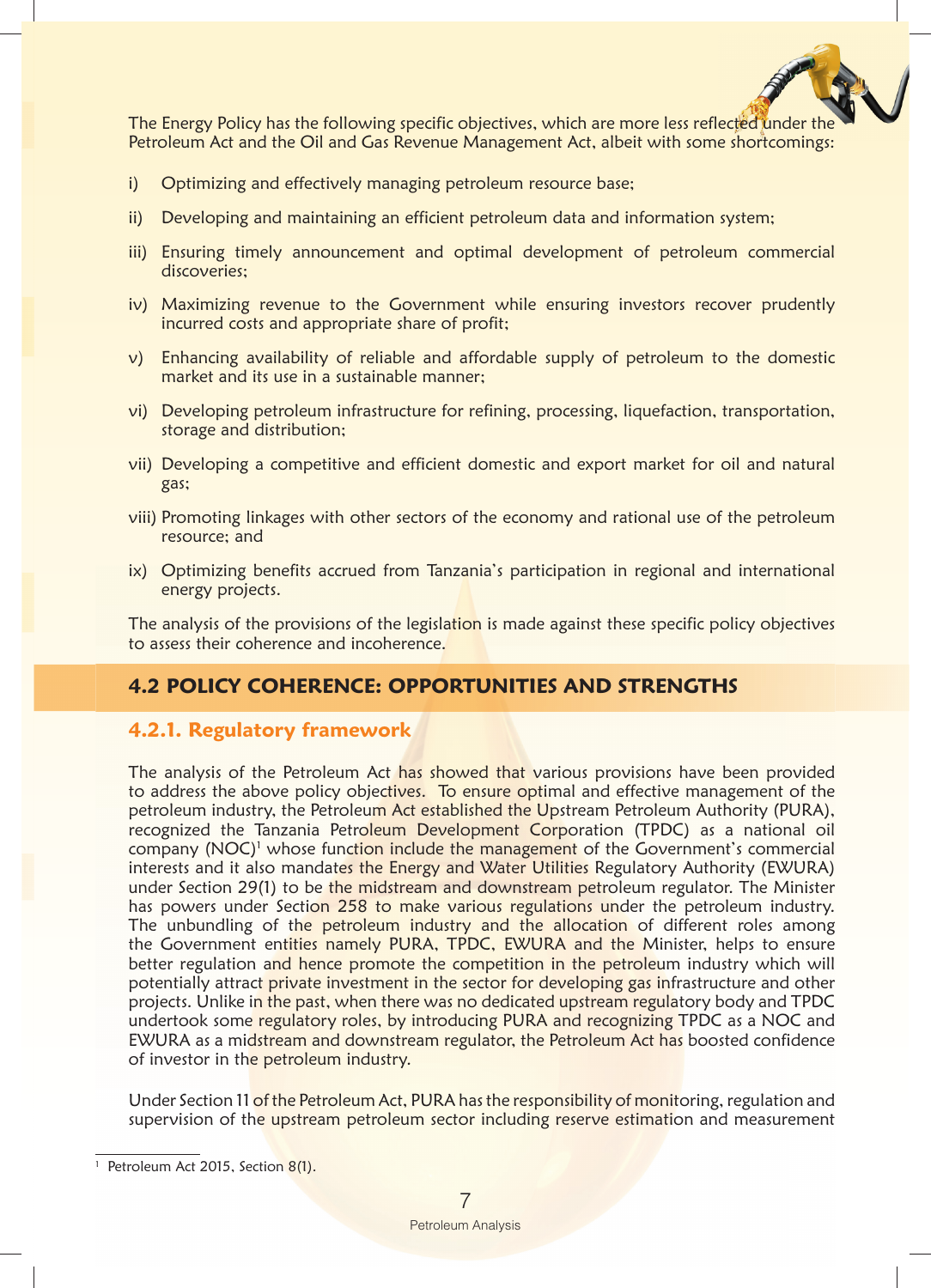

of produced petroleum<sup>2</sup>. PURA also monitors all phases of petroleum discovery, evaluation, and delineation, reservoir performance and production to ensure optimal rates of recovery, among other things.<sup>3</sup> Under Section 15(1) of the Petroleum Act, PURA may issue directions to a license holder and contractor to require them to comply with the best petroleum industry practices. PURA also has power to issue directions under Section 63 with respect to petroleum discovery requiring the licence holder to notify the Minister in writing of the discovery within specified time.

## **4.2.2. Enhanced Government revenue and tax base**

The Petroleum Act introduced a specific royalty payment unlike the repealed Petroleum (Exploration and Production) Act, 1980 which left it subject to negotiation under the Production Sharing Agreement (PSA). Under Section 113 (1) of the Petroleum Act, the royalty is 12.5% of the gross production for onshore and shelf areas, whereas it is 7.5% of the gross production in case of production in offshore areas. The Petroleum Act also introduced two types bonus paymentssignature bonus and production bonus.<sup>4</sup> TPDC has the right to participate at least by 25% in the petroleum production ventures following a commercial discovery.<sup>5</sup> The assignment, transfer of interests or corporate reorganization is subject to payment of capital gain tax under Section 116(1) & (2) of the Petroleum Act. These revenue and tax related provisions give an opportunity to the Government to maximize revenues from petroleum production.

## **4.2.3. Energy Security and Promotion of Economic Growth**

Under Section 97 of the Petroleum Act, the licence holder and the contractor shall have the obligation to satisfy domestic market in Tanzania from their proportional share of production. The enforcement of this provision will ensure that the country have adequate energy supply to meet the domestic energy demands. The energy supplied to the domestic market will be priced based on the strategic nature of industries<sup>6</sup> instead <mark>of foll</mark>owing the market forces of demand and supply. This means that the gas will be accessible for domestic industries at an affordable price to ensure economic viability of these strategic industries which include power generation, petrochemical industries and fertilizer plants<sup>7</sup>, which ar<mark>e very crucia</mark>l for the national economic growth.

## **4.2.4. Participation of TanzanianS in the Oil and Gas Industry**

The promotion of the participation of Tanzanians in the petroleum industry is among the objectives of the Government as encapsulated under the Energy Policy. The Petroleum Act has comprehensive local content provisions to realize this important policy objective. Section 219 requires that licence holder, contractor and sub-contractors to give preference to goods and services which are provided by Tanzanian citizens or Local companies.<sup>8</sup> It further provides that where goods and services are not available in Tanzania, such goods and services must be provided by a company which has entered into joint venture with a local company holding at least twenty of the joint venture.<sup>9</sup>

2 Petroleum Act 2015, Section 12(2)(b).

- <sup>5</sup> Petroleum Act 2015 Section 44(5).
- $^{\rm 6}$  Petroleum Act 2015 Se<mark>ction 98.</mark>
- <sup>7</sup> Petroleum (Natural G<mark>as Pricing) Regulations 2016 defines Strategic Industry as an industry that the Government</mark> considers as having significant multiplier effects on the growth of the country's economy including power generation, fertilizer manufacturing and petrochemicals.
- $^{\rm 8}$  Local Companies has been defined Section 219 (9) as company or subsidiary company incorporated under the Companies Act, which is one hundred percent owned by a Tanzanian citizen or a company that is in a joint venture partnership with a Tanzanian citizen or citizens whose participating share is not less than fifteen percent.
- <sup>9</sup> Petroleum Act 2015 Sectio<mark>n 219 (2) and (3) and Regulation 15(3) of the Petroleum (Natural Gas Pricing) Regulations,</mark> 2017.

<sup>3</sup> Ibid.

<sup>&</sup>lt;sup>4</sup> Petroleum Act 2015 Sec<mark>tion 115.</mark>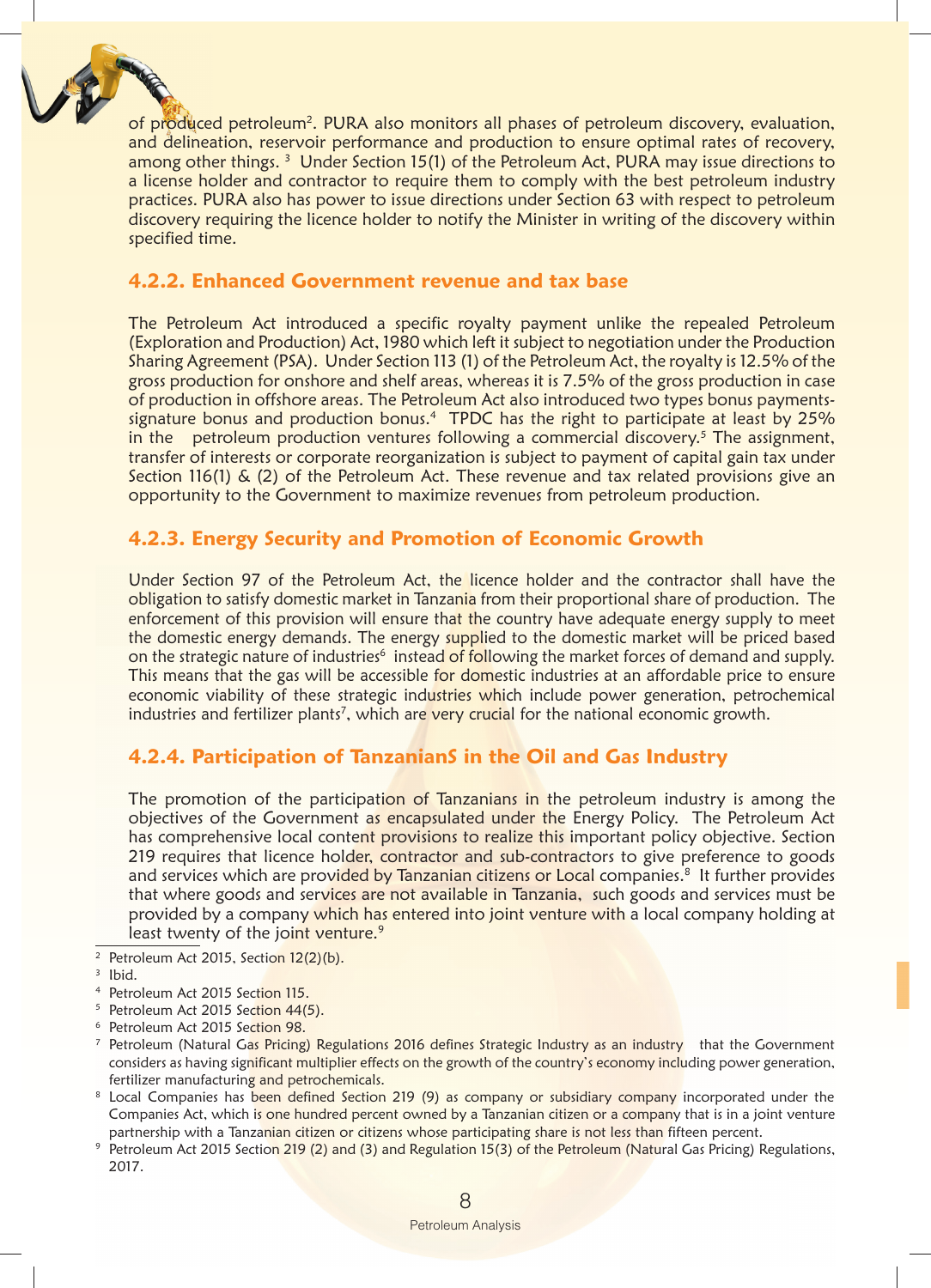

Apart from goods and services procurement, under Section 220 of the Petroleum Act, the licence holder and contractor are required to provide training to their Tanzanians employees and give preference to recruiting Tanzanians in all areas of their operations. The licence holder, contractor and subcontractor are required to take into account gender equity, persons with disabilities and local communities in their recruitment processes. Specifically, the licence holder and contractor must prepare and submit to PURA the programme for recruitment and training of Tanzanian in accordance with the approved local content plan. Furthermore, under Section 221 the licence holder is required to maximize the transfer of technology to Tanzanians.

#### **4.2.5. Transparency and Accountability**

The management of petroleum industry and petroleum revenues is challenging for various reasons. Among the complicating factors for managing petroleum revenues is the exhaustibility of the petroleum resources, i.e. unlike water, wind or solar resources, petroleum resources once they are exploited and depleted, they cannot be renewed. This raises several governance issues including intergenerational equity, i.e. the need for ensuring that petroleum revenues are managed such that they not only benefit the current generation but the future generations as well. The other issue is the volatility of petroleum revenues and the fact that petroleum industry is prone to Dutch Disease, mostly aggravated by corruption and poor governance.<sup>10</sup>

Both the Petroleum Act and the Oil and Gas Revenue Management Act have provisions to address the above challenges. Essentially, the Oil and Gas Revenue Management Act is focused on making sure that revenues from the petroleum production benefits both the current and future generation by ensuring sustainable economic development. To this end, Section 8(3) of the Oil and Gas Revenue Act establishes the Oil and Gas Fund whose function include maintaining fiscal and macroeconomic stability and safeguarding the resource for the future generation. The establishment of the Oil and Gas Fund was envisaged also under the Petroleum Act to ensure transparency and accountability on collection, allocation, expenditure and management of petroleum and natural gas revenues<sup>11</sup> The Oil and Gas Fund comprises of two accounts namely, the Revenue Holding Account and Revenue Saving Account. The Portfolio Investment Advisory Board is established under Section 12(1) with the function of advising the Minister for Finance on the portfolio investment strategy for the Revenue Saving account of the Fund.

The Oil and Gas Revenue Management Act provide comprehensive fiscal rules which must be applied in the management of the Oil and Gas Fund.<sup>12</sup> The objectives of the fiscal rules are provided under Section 16(3) which include safeguarding the economy against the volatility of oil and gas revenue; diversification of the economy and safeguarding the interest of the future generation. The legislation requires that the collection, deposit and disbursement of funds from the Oil and Gas Fund must be made in a transparent and accountable manner.<sup>13</sup> Transparency requirement in the petroleum industry is also a responsibility of the Minister in his supervision of the petroleum sector.<sup>14</sup> The regulatory authorities in the petroleum industry are required to ensure transparency and accountability is upheld.<sup>15</sup>

## **4.3. POLICY INCOHERENCE: weaknesses**

- <sup>13</sup> Oil and Gas Revenue Management Act 2015, Section 18(1) and (2).
- <sup>14</sup> Petroleum Act 2015 Section 5(1)(f).

<sup>&</sup>lt;sup>10</sup> Dutch Disease is the phenomenon which is characterized by the poor performance of an economy as a result of the discovery of a natural resource, as that which occurred in Holland with the exploitation of North Sea gas, which raised the value of the Dutch currency, making its exports uncompetitive and causing its industry to decline.

<sup>&</sup>lt;sup>11</sup> Petroleum Act 2015 Section 251.

<sup>&</sup>lt;sup>12</sup> Oil and Gas Revenue Management Act 2015, Section 17.

<sup>&</sup>lt;sup>15</sup> Petroleum Act 2015 Section  $13(1)$  (d) and Section  $30(2)(m)(iii)$ .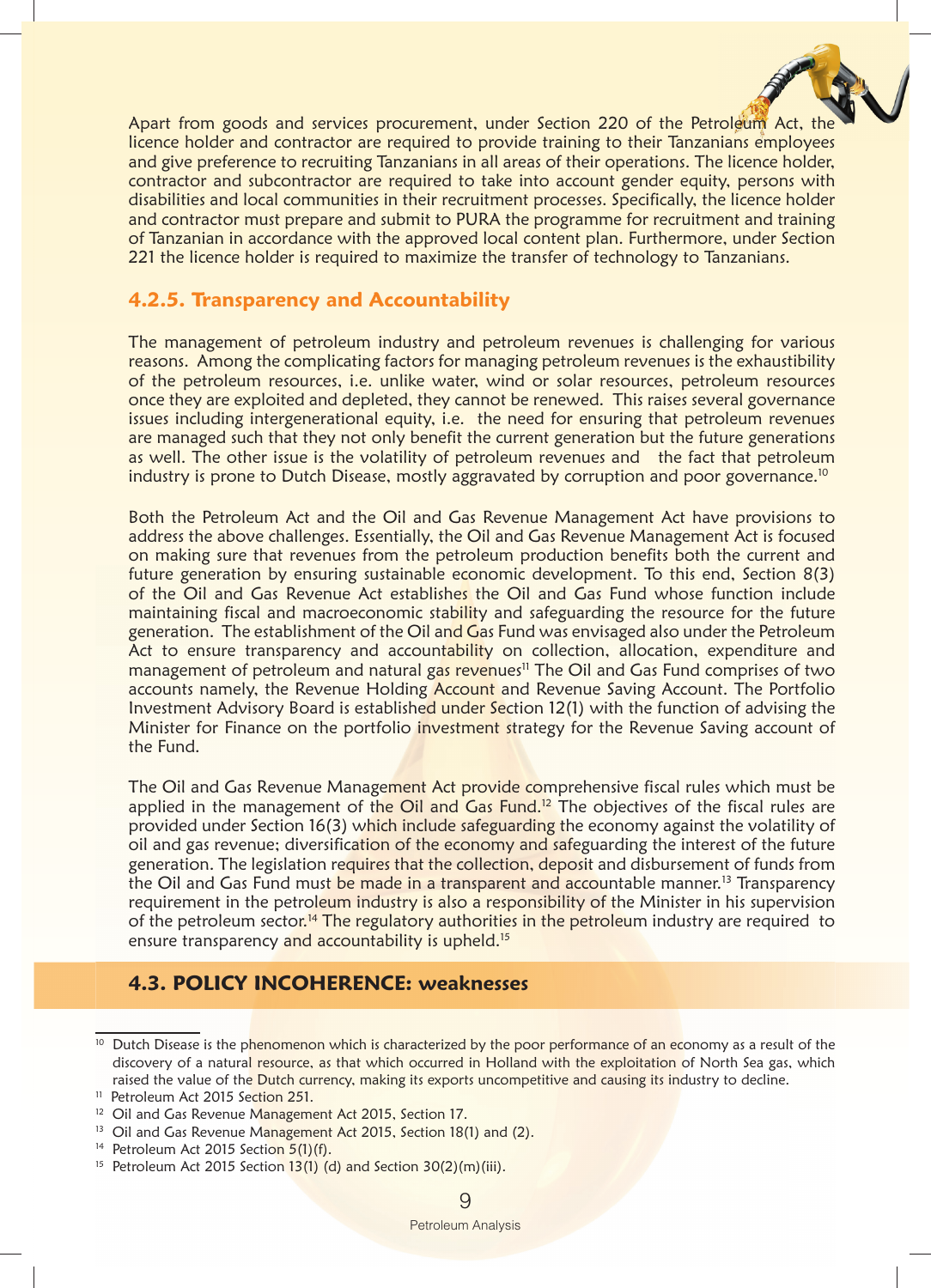

## **4.3.1. STRATEGIC Oversight of the petroleum industry**

The petroleum Act vest the strategic oversight and direction over the oil and gas economy over the Cabinet under Section 4(3), rather than the Parliament. This mandate should be given to the Parliament, which represent the wider constituencies of the Tanzanian populace. In the neighboring countries of Kenya and Uganda and many other countries this mandate is entrusted on the Parliament including the vetting and approval of the Model Production Sharing Agreement.

## **4.3.2. Poor coordination MECHANISM between Institutions**

There is poor coordination mechanism between various institutions and or authorities under the Petroleum Act. For instance, under Section 5(1)(k) of the Petroleum Act, the Minister is authorized to approve application of technical specifications, standards and quality control norms for the protection of the public health, safety and environment. In so doing, the Minister is only required to consult the Tanzania Bureau of Standards (TBS). The consultation by the Minister with TBS alone is not adequate, as there are other relevant authorities that must be consulted for effective management of the petroleum industry. These other authorities that must also be consulted includes the Occupational Safety and Health Authority (OSHA), the National Environmental Management Council (NEMC), PURA and EWURA. Similarly, when making regulations relating the specifications of petroleum products under section 169, the Minister should consult all the relevant authorities. Equally, the vehicle's standards as stipulated under Section 172 must comply not only with standards set out by TBS but also by the Surface and Marine Transport Regulatory Authority (SUMATRA) and any other relevant authority.

#### **4.3.3. INADEQUATE ENVIRONMENTAL PROTECTION MECHANISM**

Petroleum industry is prone to major and disastrous environmental consequences, when an accident happens. Thus, strong environmental regulation of the petroleum industry is critical. The recent biggest environmental catastrophe in the petroleum industry which happened in 2010 in the Gulf Coast killed 11 people on board the drill rig and caused over 4.9million barrels of crude oil to spill into the Gulf Coast for 89 days with catastrophic consequences to both humans and other living things and the general environment. The environmental protection regime under the Petroleum Act is not adequate. There is no petroleum industry specific environmental law which would help to address the specific environmental issues and challenges in the petroleum industry.

## **4.3.4 Likelihood of Loss of Revenue due to Absence of a Natural Gas FEE**

The Petroleum Act 2008 which was repealed by the Petroleum Act 2015, introduced a petroleum fee. The petroleum levy was maintained by the Petroleum Act 2015 and is now charged by EWURA under Section 167(2) and it is applied to all petroleum products but not natural gas. As Tanzania has discovered significant natural gas, it is important that a natural gas fee is charged as well to boost government revenues.

## **4.4. IMPLEMENTATION CHALLENGES**

#### **4.4.1. typographical mistakes**

There are lots of typographical mistakes especially in the Petroleum Act 2015 which definitely impedes the implementation of the legislation. These mistakes perhaps were caused by the fact that legislation was passed under the certificate of urgency and hence it is likely that the draftsmen did not have enough time to correct those mistakes. The details of these include the following: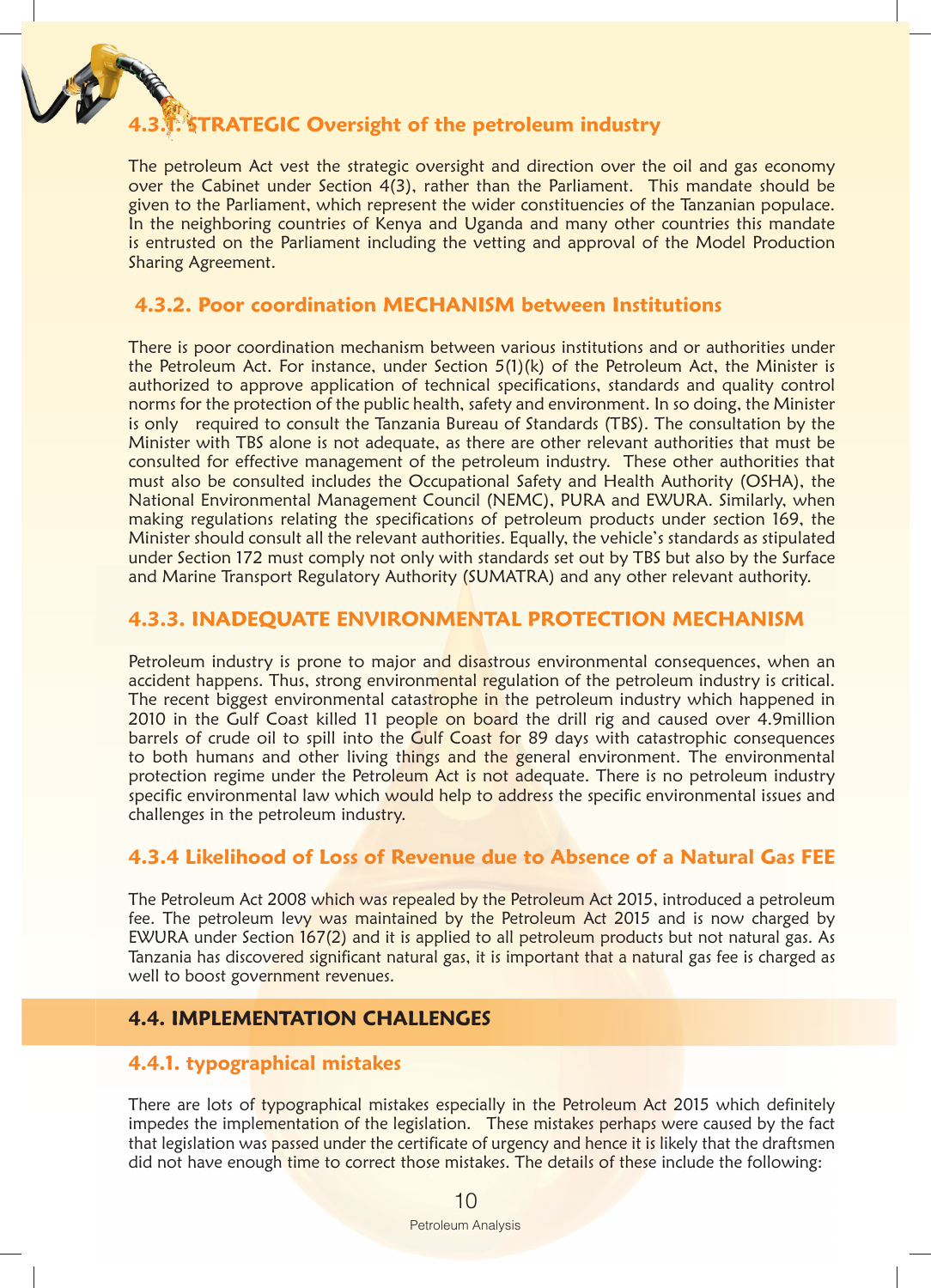

- In Section  $2(2)(a)$  the word "or" is written as "ore" and in Section  $2(4)$  the word "from is written as "tom", in the definition of the term Government, the word "institutions" is written as "constitutions";
- In section 9(2)(k) the term "Gas Utilization Master Plan" is written as "gas mater plan"; Section 32 is written as Section 332; in Section 61(1) in the opening phrase reference has been made to Section 66(1) instead of Section 56(1); under Section 78(2)(b) the word "Sub-Part II" should be "Sub-Part III";
- Under section 101(a) the term "best international petroleum industry practices" is written as "best petroleum practice"; the same mistake is repeated in section 100 where it has been written "best petroleum industrial practice" instead of "best international petroleum industry practices"; the same mistake is found in Section 191(2); and
- Under Section 187(3) the term "rules" is written as "regulation" (Note: PURA makes rules not regulations); the term "breach" is written as "breath" under Section 224(2).

## **4.4.2. Conflicting roles between institutions**

There are conflicting roles between institutions which might hamper effective implementation of the Petroleum Act. For example, under Section 9(2)(l) the Petroleum Act states that TPDC has exclusive right rights over the promotion of local content in the midstream and downstream natural gas value chain. This is in reality not true and strategically wrong. Promotion of local content in the midstream and downstream is the legal mandate of EWURA as stated under Section 30(2)(k)(vii). It is EWURA that manages the subscription to the Local Suppliers and Service Providers (LSSP) register for midstream and downstream, whereas PURA is supposed to cater for upstream.<sup>16</sup>

## **4.4.3. INCONSISTENCES WITHIN THE LEGISLATION**

There are obvious inconsistences between the Petroleum Act and the Petroleum (Local Content) Regulations, 2017. The provisions on local content under the Petroleum Act, i.e. Sections 219, 220 and 221 refer only to PURA but no reference is made to EWURA as if they only apply to upstream. But the Petroleum (Local Content) Regulations, 2017 covers the whole petroleum value chain from upstream to downstream.

In some provisions of the Petroleum Act, references are only made to EWURA and not to PURA, even if both authorities ought to be referred. This is evident in Section 240 and 241. Also, under Section 208(5) which relates to regulation of upstream operations, EWURA is erroneously referred to as the authority instead of PURA, the regulatory authority of the upstream petroleum operations.

There is also inconsistence between the provision of the Petroleum Act and the existing Production Sharing Agreements (PSAs). Section 44(5) of the Petroleum Act requires that TPDC should participate at least by 25% participating interests unless it decides otherwise. However, the TPDC participation in all the existing PSAs is below 25%. Given the lack of clarity under the saving provision Section 260, it is unclear what is the status of PSAs under the Petroleum Act.

Regulation 38 of the Petroleum (Local Content) Regulations, 2017 requires EWURA and PURA to establish, maintain and annually publish to its database the Tanzanian Local Suppliers and Service Providers (LSSP) Database of persons involved in petroleum sub-sector and prohibits any entity from providing goods, works or services for the petroleum activities unless they are registered on the database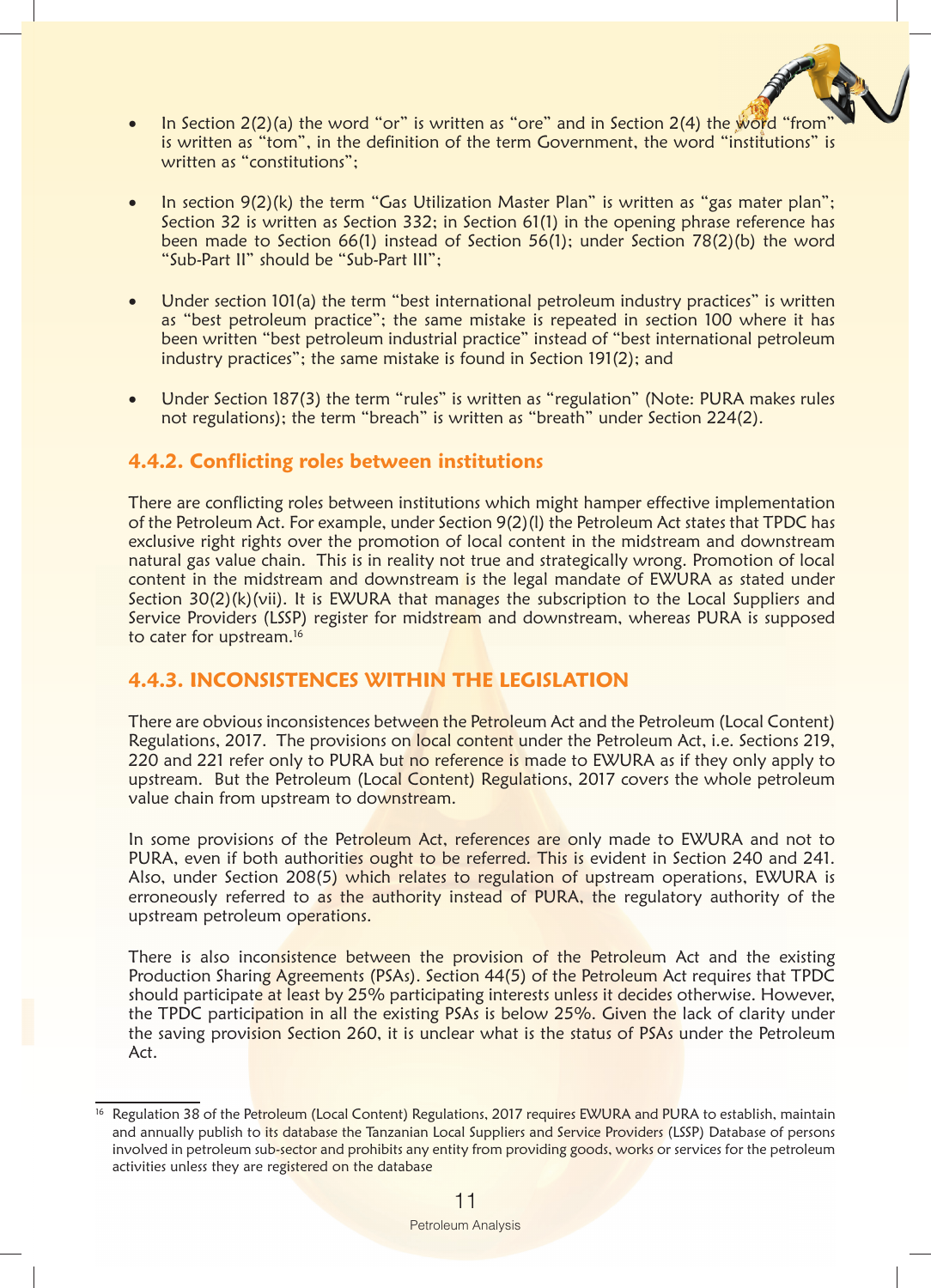# **4.4.4. challenge on enforcing transparency and accountability**

Though both the Oil and Gas Revenue Management Act and the Petroleum Act contain provisions on transparency and accountability, their enforcement may be a challenge in reality due restrictions to which those provisions are subject but also the lack of clarity in some respect. For instance, section 84(6) of the Petroleum Act states that petroleum register shall be public, but it does not state what means will be used to ensure public access to the register. In other jurisdictions, such information would be accessible to the public via the website. Also, Section 93(2) of the Petroleum Act prohibits disclosure of all the information and report which have been submitted to PURA, this is contrary to other laws, including the Access to Information Act which guarantees access to information by the members of the general public. Some claw back clauses in the Petroleum Act will impede the access of information and hence good governance of the petroleum industry. Under Section 91(3), PURA may avail the information to the public only after "*a written approval of the Minister".* Similarly, under Section 84(6) provide a right to a person to access the information to the petroleum registry "*except as otherwise provided by the law".* No law should override the transparency and accountability requirements and obligations under the petroleum industry if good governance in the petroleum industry is to be achieved. Given the high stakes in the petroleum industry, information must be accessible to the public without any hindrance to ensure transparency and accountability.

## **4.4.5. Poor drafting**

The petroleum Act in particular was very poorly drafted which makes it not a user-friendly legislation. There are several repetitions, for example the definition of "delivery point" has been repeated twice and the two definitions differ in their contents. Another repetition is with respect to Section 93(3) and (4) on the prohibition against disclosure, which is again repeated on section 106 on the duty not to disclose, these two Sections have more or less the same message and could be combined into a one Section after review.

Poor drafting is reflected in the fact that, certain technical terms which have been used in the Petroleum Act have not been defined, thus potentially being a source of confusion to the user or reader. Some of these terms include the term "petroleum rights" and "petroleum operations rights" which have been used specifically under Section 44 (1) and (2), both have not been defined and it is not clear whether they mean one and the same thing or if they mean different things.

Poor drafting is also reflected in the following Sections of the Petroleum Act:

- Section 31 (1) the words "in a transparently, objectively, reasonably, non-discriminatorily..." are wrongly written, they were required to be "in a transparent, objective, reasonable, non- discriminatory…";
- Section 50(1) states that "The Minister may, by notice published in the Gazette, declare *certain block to be reserved for public interest or to be awarded direct to the National Oil Company.*" In practice, the interpretation of this provision has proven very problematic. The objective was to give the power to the Minister either to reserve some blocks and also to award some blocks directly to TPDC without subjecting them to the bidding process. But the objective has not been met as it does not come out clear from the provision due to poor drafting.
- Section 79(3) is not clear because some words are missing between the words "development" licence" and the words "to take all necessary…";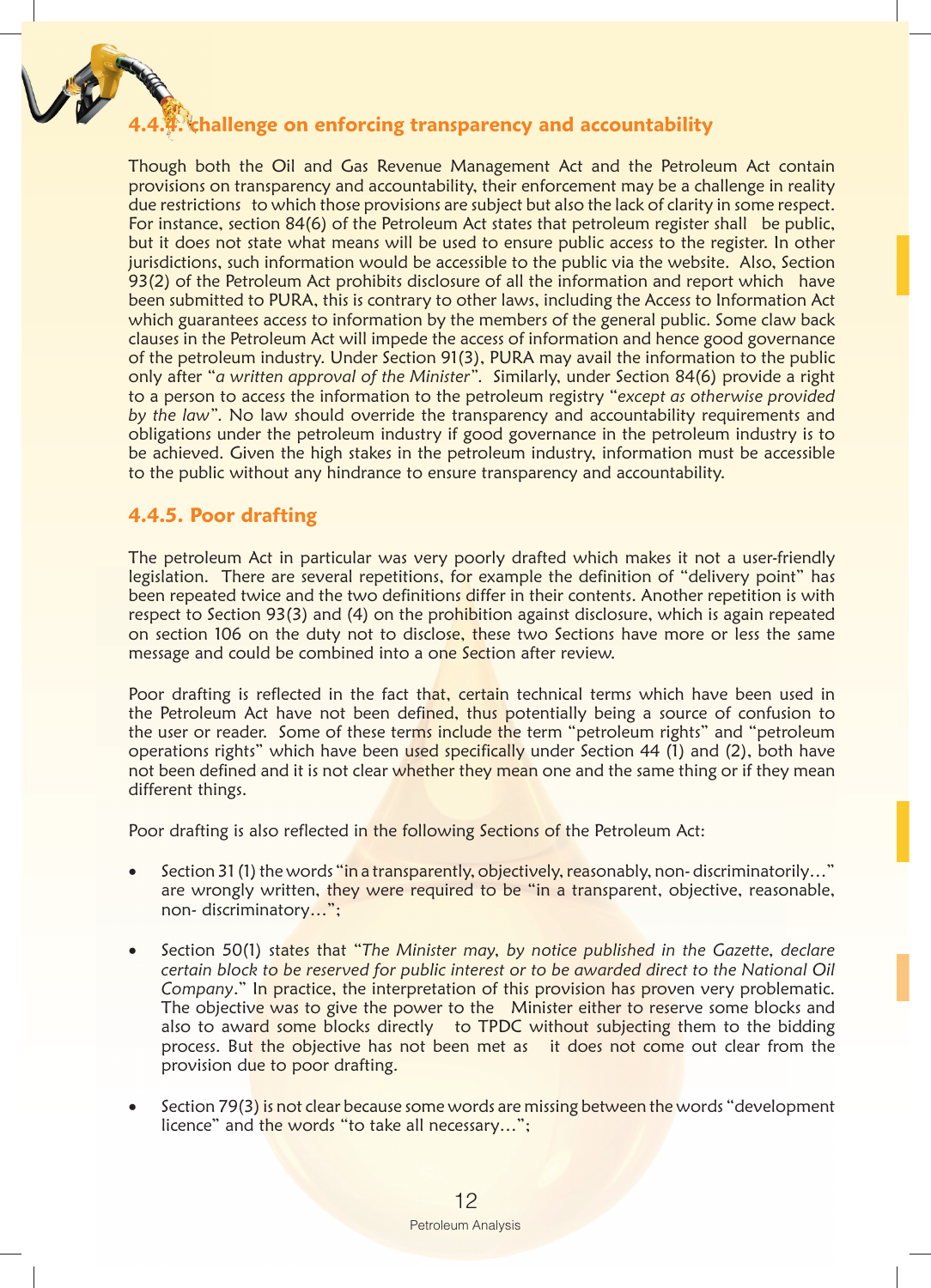

- Section 96(8) is not generally properly drafted and thus unclear, and in particular word "detriment" should be "detrimental"
- Section 193(4) is not clear because there are words missing between the words "facility" arises" and the words "shall ensure".

# **5. CONCLUSION**

Both the Petroleum Act and the Oil and Gas Revenue Management Act were passed in 2015 following policy and legal reforms that were initiated in the country following significant discovery of natural gas. The Petroleum Act led to the establishment of PURA and recognition of TPDC as a national oil company and EWURA as a midstream and downstream regulator. While the Petroleum Act enhanced the collection of government revenue from the petroleum industry through the introduction of specific statutory royalties, capital gain tax, minimum NOC participation interest and bonus payments, the Oil and Gas Revenue Management Act put in place a robust legal framework for the management of petroleum revenues. In order to promote the participation of Tanzanians and Tanzanian companies, the Petroleum provides extensive local content provisions requiring the licence holder, the contractor and subcontractor to comply with them. The Oil and Gas Revenue Management Act has provisions to address governance issues namely the exhaustibility of the petroleum industry, the volatility of petroleum revenue and the Dutch Disease by ensuring intergenerational equity through savings of part of the revenues and ensuring fiscal and macroeconomic stability through restricted expenditure of petroleum revenues.

Despite the above strengths and opportunities afforded by the legislation, there are challenges that are likely to impede the implementation of the legislation. These include lack of coordination mechanism between various institutions; lack of adequate environmental management regime; and the absence of provision requiring the payment of natural gas fee. The other flaws include the rampant spelling and typographical mistakes as identified above; the conflict of roles between TPDC and EWURA especially with regard to promotion of local content; and the inconsistencies between the Petroleum Act and the Petroleum (Local Content) Regulations and the existing PSAs and lastly, the presence of poorly drafted provisions making it difficulty for users of the legislation.

## **6. IMPLICATIONS AND RECOMMENDATIONS**

The challenges and weaknesses identified above inhibit the effective implementation of the legislation. In order to address all those weaknesses and challenges, and thus improve the execution of the legislation particularly with regard to governance of the petroleum industry and the management of petroleum revenues, the following actions are recommended:

## **6.1. general Recommendations**

The following actions are recommended to be taken generally:

- Enact a petroleum industry specific environmental legislation;
- Streamline the roles and responsibilities of various institutions in the petroleum industry;
- Widen the scope of consultations with relevant authorities especially when prescribing standards, guideline, rules and regulations;